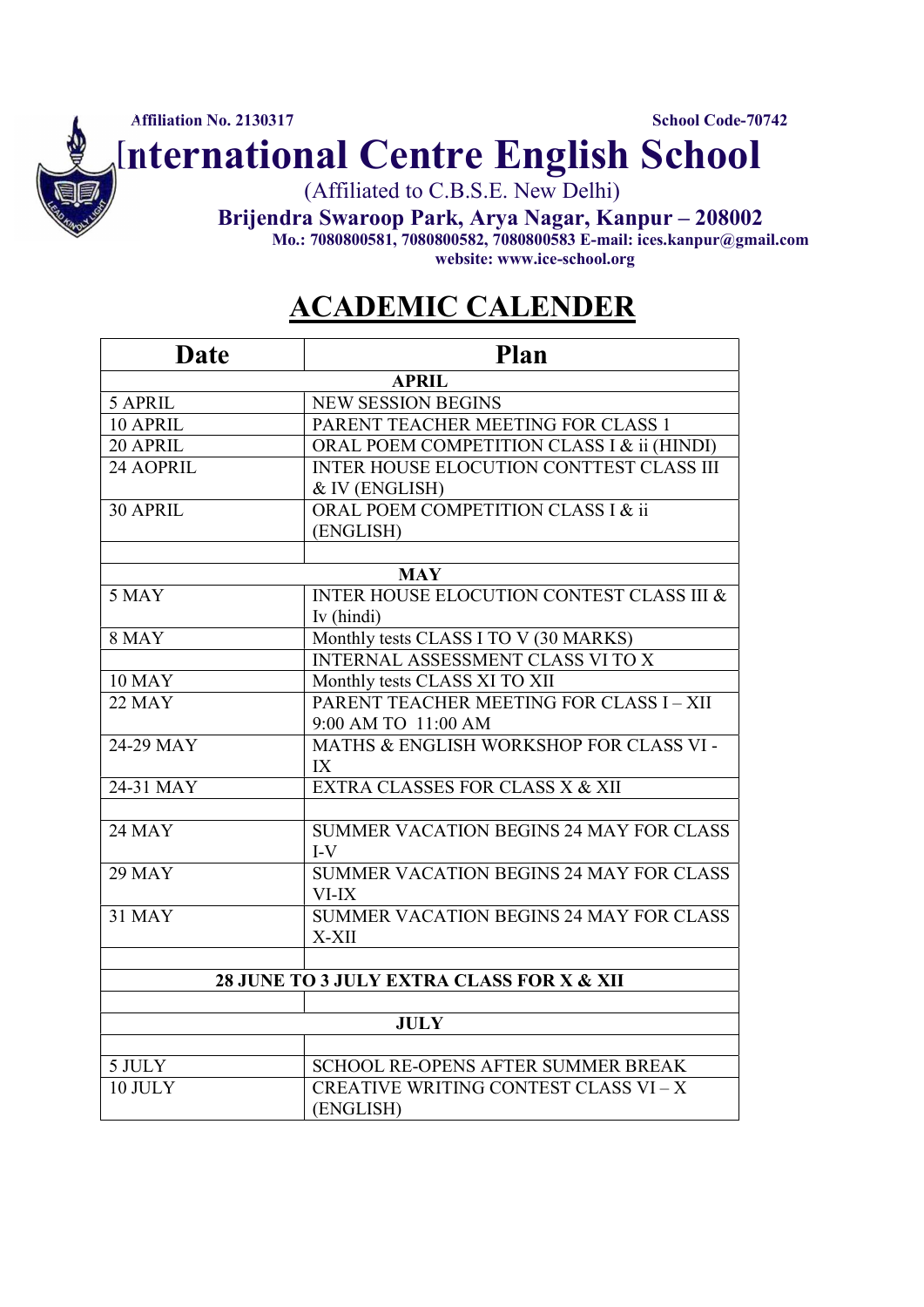International Centre English School

(Affiliated to C.B.S.E. New Delhi)

Brijendra Swaroop Park, Arya Nagar, Kanpur – 208002 Mo.: 7080800581, 7080800582, 7080800583 E-mail: ices.kanpur@gmail.com

website: www.ice-school.org

| <b>Date</b>         | <b>Plan</b>                                  |
|---------------------|----------------------------------------------|
| 17 JULY             | <b>CREATIVE WRITING CONTEST CLASS VI - X</b> |
|                     | (HINDI)                                      |
| 26 JULY             | MONTHLY TESTS CLASS I - V (30 MARKS)         |
|                     | MONTHLY TESTS/ PRACTICAL EXAMS CLASS XI      |
|                     | & XII                                        |
|                     | DATES OF SPORTS WEKK TO BE DECIDED           |
|                     |                                              |
|                     | <b>AUGUST</b>                                |
| 2 AUGUST            | HAND WRITING CONTEST CLAASS I - VIII         |
|                     | (HINDI)                                      |
| 4 AUGUST            | HAND WRITING CONTEST CLAASS I - VIII         |
|                     | (ENGLISH)                                    |
| <b>7 AUGUST</b>     | <b>INTER - HOUSE GROUP SINGING CONTEST</b>   |
|                     | (HINDI)                                      |
| 21 AUGUST           | <b>INTER - HOUSE GROUP SINGING CONTEST</b>   |
|                     | (ENGLISH)                                    |
| 23 AUGUST           | MONTHLY TESTS CLASS I-V (30 MARKS -          |
|                     | <b>REPORT CARD)</b>                          |
|                     | PRACTICAL EXAMINATIONS CLASS XI - XII        |
| 31 AUGUST           | PARENT TEACHER MEETING FOR CLASS I - XII     |
|                     | 9:00 AM TO 11:00 AM                          |
|                     |                                              |
|                     | <b>SEPTEMBER</b>                             |
| 2 SEPTEMBER         | MATHS QUIZ CONTEST CLASS I - VIII (HINDI)    |
| <b>11 SEPTEMBER</b> | HALF YEARLY EXAMINATION CLASS VI - X         |
|                     | FIRST TERM EXAMINATION CLASS XI - XII        |
| <b>20 SEPTEMBER</b> | MONTHLY TESTS CLASS I - V (30 MARKS)         |
| <b>30 SEPTEMBER</b> | PARENT TEACHER MEETING FOR CLASS I - XII     |
|                     | 9:00 AM TO 11:00 AM REPORT CARD CLASS VI-    |
|                     | XII                                          |
|                     |                                              |
|                     | <b>OCTOBER</b>                               |
| 9 OCTOBER           | DEBATE/DECLAMATION CONTEST CLASS IX-XII      |
|                     | (HINDI)                                      |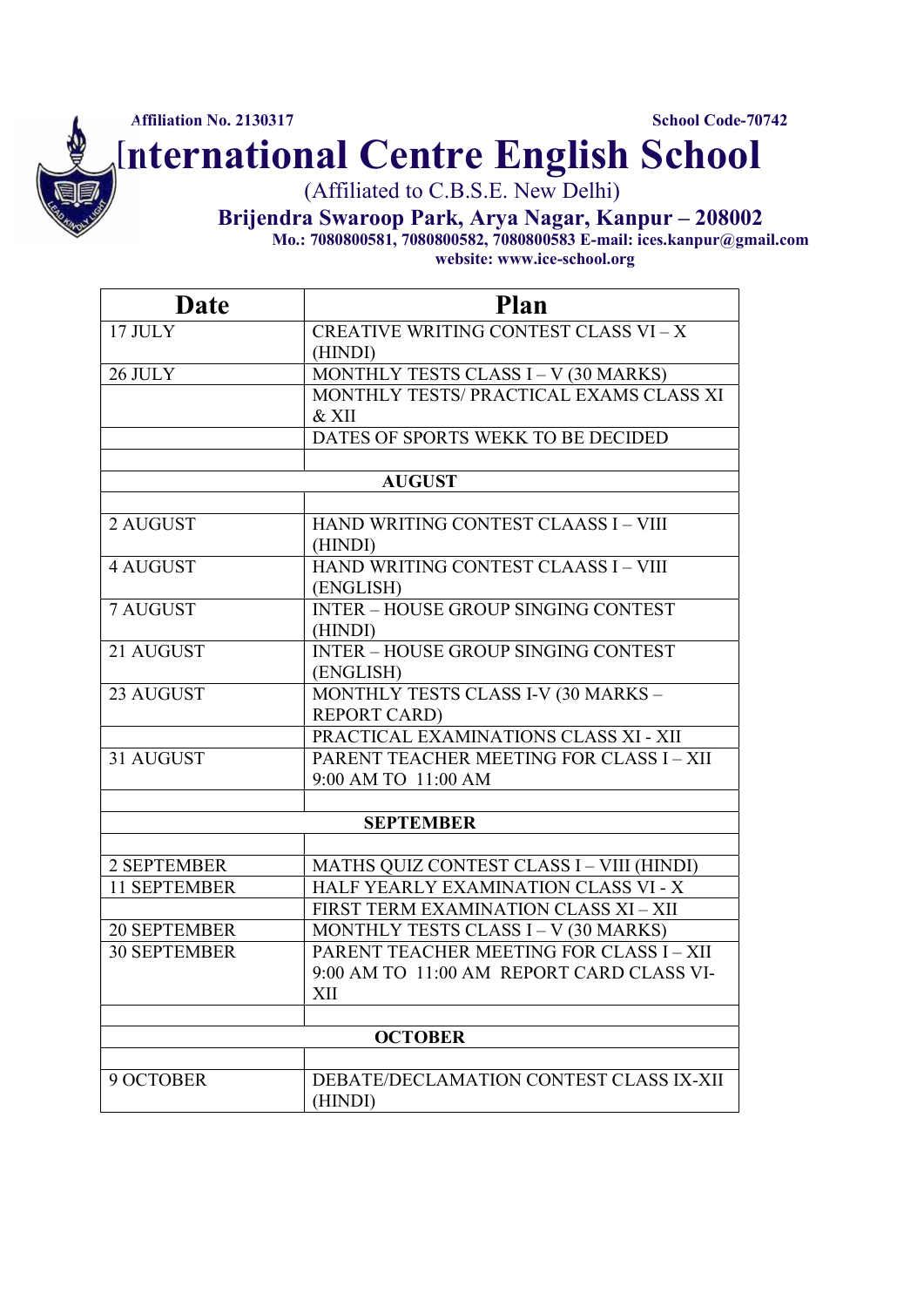International Centre English School

(Affiliated to C.B.S.E. New Delhi)

Brijendra Swaroop Park, Arya Nagar, Kanpur – 208002 Mo.: 7080800581, 7080800582, 7080800583 E-mail: ices.kanpur@gmail.com

website: www.ice-school.org

| (ENGLISH)<br>FANCY DRESS COMPETITION CLASS I - V<br><b>INTER - HOUSE SKIT COMPETITION (ENGLISH)</b><br>PRACTICAL EXAMINATION CLASS XI - XII<br><b>NOVEMBER</b><br>INTER HOUSE SKIT COMPETITION (HINDI)<br><b>2 NOVEMBER</b><br>MONTHLY TESTS CLASS I-V (30 MARKS)<br><b>8 NOVEMBER</b><br><b>18 NOVEMBER</b><br><b>SCHOOL FETE</b><br>SPORTS DAY/ANNUAL CONCERT<br><b>DECEMBER</b><br><b>4 DECEMBER</b><br><b>INTERNAL ASSESSMENT II CLASS VI - X</b><br><b>13 DECEMBER</b><br>MONTHLY TESTS CLASS I - V (30 MARKS<br><b>REPORT CARDS)</b><br>SECOND TERM EXAMINATION CLASS XI - XII<br><b>18 DECEMBER</b><br><b>30 DECEMBER</b><br><b>SCIENCE EXHIBITION</b><br>PARENTS TEACHER MEETING CLASS I - XII 9:00<br><b>31 DECEMBER</b><br>AM TO 11:00 AM REPORT CARDS CLASS VI - XII<br><b>25 DECEMBER</b><br>WINTER VACATIONS CLASS I - V<br>WIMNTYER VACATION CLASS VI - XII<br><b>3 JANUARY - 8 JANUARY EXTRA CLASS FOR CLASS X &amp; XII</b><br><b>JANUARY</b><br>SCHOOL RE-OPENS AFTER WINTER VACATION<br>PRE BOARD EXAMINATIO FOR CLASS X - XII<br><b>INTERNAL ASSESSSMENT-III FOR CLASS X</b><br><b>INTERNAL ASSESSSMENT-III FOR CLASS VI-IX</b><br><b>FEBRUARY</b> | Date               | <b>Plan</b>                             |
|-----------------------------------------------------------------------------------------------------------------------------------------------------------------------------------------------------------------------------------------------------------------------------------------------------------------------------------------------------------------------------------------------------------------------------------------------------------------------------------------------------------------------------------------------------------------------------------------------------------------------------------------------------------------------------------------------------------------------------------------------------------------------------------------------------------------------------------------------------------------------------------------------------------------------------------------------------------------------------------------------------------------------------------------------------------------------------------------------------------------------------------------------------------------------|--------------------|-----------------------------------------|
|                                                                                                                                                                                                                                                                                                                                                                                                                                                                                                                                                                                                                                                                                                                                                                                                                                                                                                                                                                                                                                                                                                                                                                       | 12 OCTOBER         | DEBATE/DECLAMATION CONTEST CLASS IX-XII |
|                                                                                                                                                                                                                                                                                                                                                                                                                                                                                                                                                                                                                                                                                                                                                                                                                                                                                                                                                                                                                                                                                                                                                                       |                    |                                         |
|                                                                                                                                                                                                                                                                                                                                                                                                                                                                                                                                                                                                                                                                                                                                                                                                                                                                                                                                                                                                                                                                                                                                                                       | 22 OCTOBER         |                                         |
|                                                                                                                                                                                                                                                                                                                                                                                                                                                                                                                                                                                                                                                                                                                                                                                                                                                                                                                                                                                                                                                                                                                                                                       | 23 OCTOBER         |                                         |
|                                                                                                                                                                                                                                                                                                                                                                                                                                                                                                                                                                                                                                                                                                                                                                                                                                                                                                                                                                                                                                                                                                                                                                       | 25 OCTOBER         |                                         |
|                                                                                                                                                                                                                                                                                                                                                                                                                                                                                                                                                                                                                                                                                                                                                                                                                                                                                                                                                                                                                                                                                                                                                                       |                    |                                         |
|                                                                                                                                                                                                                                                                                                                                                                                                                                                                                                                                                                                                                                                                                                                                                                                                                                                                                                                                                                                                                                                                                                                                                                       |                    |                                         |
|                                                                                                                                                                                                                                                                                                                                                                                                                                                                                                                                                                                                                                                                                                                                                                                                                                                                                                                                                                                                                                                                                                                                                                       |                    |                                         |
|                                                                                                                                                                                                                                                                                                                                                                                                                                                                                                                                                                                                                                                                                                                                                                                                                                                                                                                                                                                                                                                                                                                                                                       |                    |                                         |
|                                                                                                                                                                                                                                                                                                                                                                                                                                                                                                                                                                                                                                                                                                                                                                                                                                                                                                                                                                                                                                                                                                                                                                       |                    |                                         |
|                                                                                                                                                                                                                                                                                                                                                                                                                                                                                                                                                                                                                                                                                                                                                                                                                                                                                                                                                                                                                                                                                                                                                                       | <b>30 NOVEMBER</b> |                                         |
|                                                                                                                                                                                                                                                                                                                                                                                                                                                                                                                                                                                                                                                                                                                                                                                                                                                                                                                                                                                                                                                                                                                                                                       |                    |                                         |
|                                                                                                                                                                                                                                                                                                                                                                                                                                                                                                                                                                                                                                                                                                                                                                                                                                                                                                                                                                                                                                                                                                                                                                       |                    |                                         |
|                                                                                                                                                                                                                                                                                                                                                                                                                                                                                                                                                                                                                                                                                                                                                                                                                                                                                                                                                                                                                                                                                                                                                                       |                    |                                         |
|                                                                                                                                                                                                                                                                                                                                                                                                                                                                                                                                                                                                                                                                                                                                                                                                                                                                                                                                                                                                                                                                                                                                                                       |                    |                                         |
|                                                                                                                                                                                                                                                                                                                                                                                                                                                                                                                                                                                                                                                                                                                                                                                                                                                                                                                                                                                                                                                                                                                                                                       |                    |                                         |
|                                                                                                                                                                                                                                                                                                                                                                                                                                                                                                                                                                                                                                                                                                                                                                                                                                                                                                                                                                                                                                                                                                                                                                       |                    |                                         |
|                                                                                                                                                                                                                                                                                                                                                                                                                                                                                                                                                                                                                                                                                                                                                                                                                                                                                                                                                                                                                                                                                                                                                                       |                    |                                         |
|                                                                                                                                                                                                                                                                                                                                                                                                                                                                                                                                                                                                                                                                                                                                                                                                                                                                                                                                                                                                                                                                                                                                                                       |                    |                                         |
|                                                                                                                                                                                                                                                                                                                                                                                                                                                                                                                                                                                                                                                                                                                                                                                                                                                                                                                                                                                                                                                                                                                                                                       |                    |                                         |
|                                                                                                                                                                                                                                                                                                                                                                                                                                                                                                                                                                                                                                                                                                                                                                                                                                                                                                                                                                                                                                                                                                                                                                       |                    |                                         |
|                                                                                                                                                                                                                                                                                                                                                                                                                                                                                                                                                                                                                                                                                                                                                                                                                                                                                                                                                                                                                                                                                                                                                                       | <b>31 DECEMBER</b> |                                         |
|                                                                                                                                                                                                                                                                                                                                                                                                                                                                                                                                                                                                                                                                                                                                                                                                                                                                                                                                                                                                                                                                                                                                                                       |                    |                                         |
|                                                                                                                                                                                                                                                                                                                                                                                                                                                                                                                                                                                                                                                                                                                                                                                                                                                                                                                                                                                                                                                                                                                                                                       |                    |                                         |
|                                                                                                                                                                                                                                                                                                                                                                                                                                                                                                                                                                                                                                                                                                                                                                                                                                                                                                                                                                                                                                                                                                                                                                       |                    |                                         |
|                                                                                                                                                                                                                                                                                                                                                                                                                                                                                                                                                                                                                                                                                                                                                                                                                                                                                                                                                                                                                                                                                                                                                                       |                    |                                         |
|                                                                                                                                                                                                                                                                                                                                                                                                                                                                                                                                                                                                                                                                                                                                                                                                                                                                                                                                                                                                                                                                                                                                                                       | <b>10 JANUARY</b>  |                                         |
|                                                                                                                                                                                                                                                                                                                                                                                                                                                                                                                                                                                                                                                                                                                                                                                                                                                                                                                                                                                                                                                                                                                                                                       | <b>15 JANUARY</b>  |                                         |
|                                                                                                                                                                                                                                                                                                                                                                                                                                                                                                                                                                                                                                                                                                                                                                                                                                                                                                                                                                                                                                                                                                                                                                       |                    |                                         |
|                                                                                                                                                                                                                                                                                                                                                                                                                                                                                                                                                                                                                                                                                                                                                                                                                                                                                                                                                                                                                                                                                                                                                                       | 22 JANUARY         |                                         |
|                                                                                                                                                                                                                                                                                                                                                                                                                                                                                                                                                                                                                                                                                                                                                                                                                                                                                                                                                                                                                                                                                                                                                                       |                    |                                         |
|                                                                                                                                                                                                                                                                                                                                                                                                                                                                                                                                                                                                                                                                                                                                                                                                                                                                                                                                                                                                                                                                                                                                                                       |                    |                                         |
|                                                                                                                                                                                                                                                                                                                                                                                                                                                                                                                                                                                                                                                                                                                                                                                                                                                                                                                                                                                                                                                                                                                                                                       | <b>7 FEBRUARY</b>  | PRE BOARD EXAMINATIONS CLASS X          |